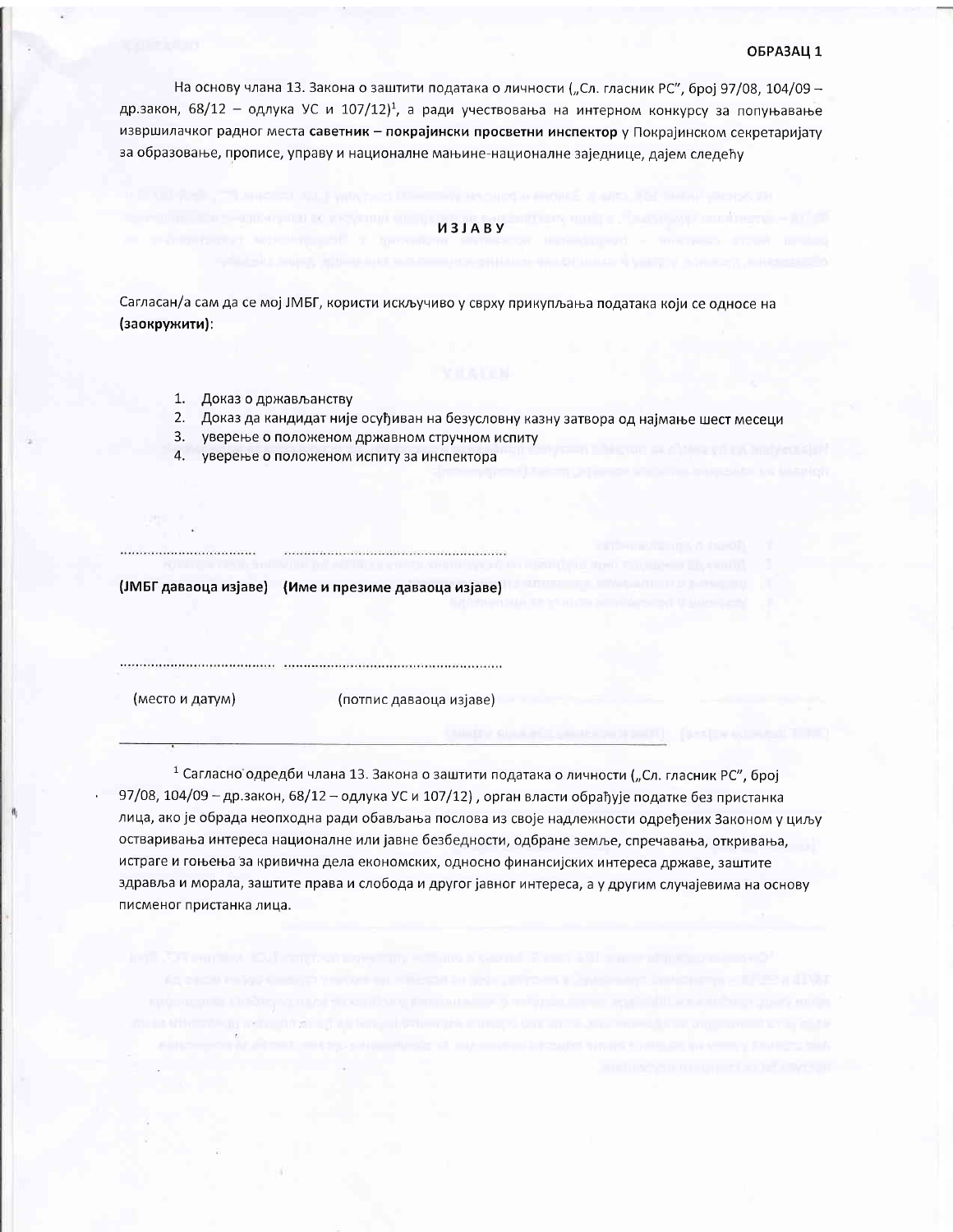На основу члана 103. став 3. Закона о општем управном поступку ("Сл. гласник РС", број 18/16 и 95/18 - аутентично тумачење)<sup>1</sup>, а ради учествовања на интерном конкурсу за попуњавање извршилачког радног места саветник - покрајински просветни инспектор у Покрајинском секретаријату за образовање, прописе, управу и националне мањине-националне заједнице, дајем следећу

## *M3JABY*

Изјављујем да ћу сам/а за потребе поступка прибавити и доставити, до истека рока за подношење пријава на наведени интерни конкурс, доказ (заокружити):

- 1. Доказ о држављанству
- 2. Доказ да кандидат није осуђиван на безусловну казну затвора од најмање шест месеци
- 3. уверење о положеном државном стручном испиту
- 4. уверење о положеном испиту за инспектора

(ЈМБГ даваоца изјаве) (Име и презиме даваоца изјаве)

(место и датум)

(потпис даваоца изјаве)

<sup>1</sup> Сагласно одредби члана 103. став 3. Закона о општем управном поступку ("Сл. гласник РС", број 18/16 и 95/18 - аутентично тумачење), у поступку који се покреће по захтеву странке орган може да врши увид, прибавља и обрађује личне податке о чињеницама о којима се води службена евиденција када је то неопходно за одлучивање, осим ако странка изричито изјави да ће те податке прибавити сама. Ако странка у року не поднесе личне податке неопходне за одлучивање органе, захтев за покретање постука ће се сматрати неуредним.